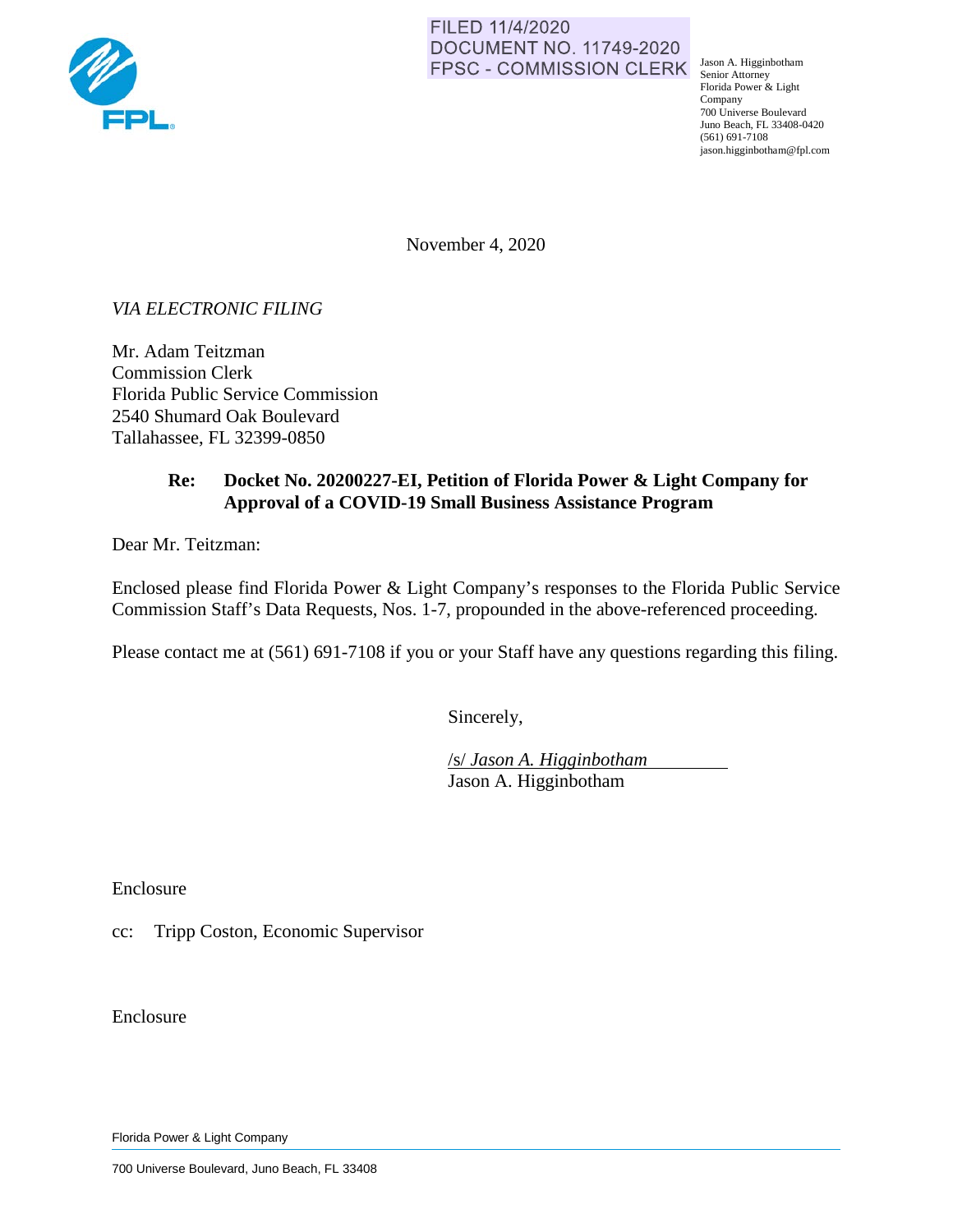**Florida Power & Light Company Docket No.: 20200227-EI Staff's First Set of Data Requests Request No. 1 Page 1 of 1** 

#### QUESTION:

FPL states on page 5 of its petition that one participating option is that "the small business customer is located in an 'Opportunity Zone' as defined by the U.S. Department of the Treasury." Please provide the approximate number of qualifying FPL GS, GS Time of Use and GS Constant Usage customers take service within an "Opportunity Zone."

## RESPONSE:

Based upon currently available information, FPL estimates that there are approximately 170,000 GS, GS Time of Use and GS Constant Usage customers that FPL serves within Opportunity Zones.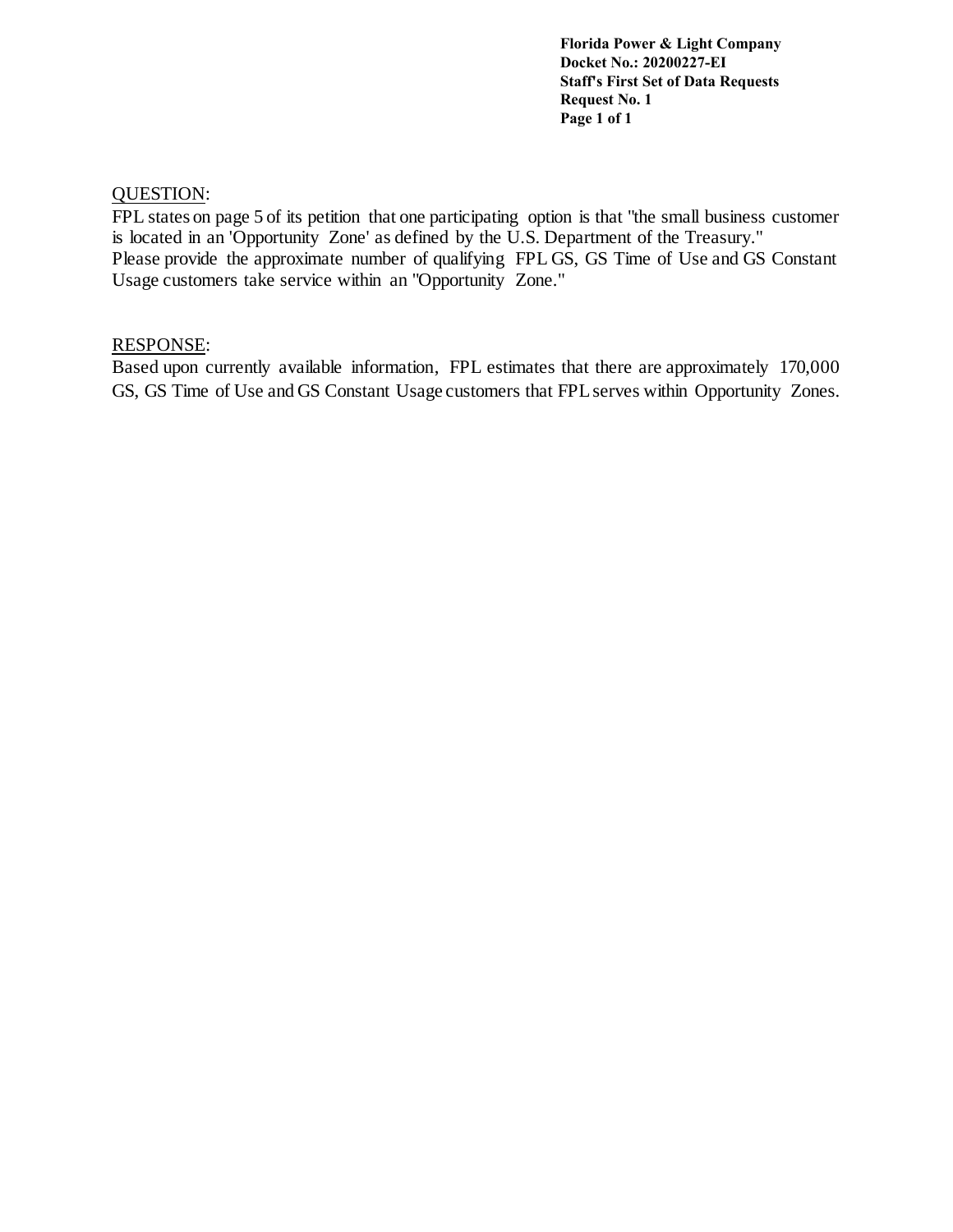**Florida Power & Light Company Docket No.: 20200227-EI Staff's First Set of Data Requests Request No. 2 Page 1 of 1** 

#### QUESTION:

FPL states on page 5 of its petition that to qualify for the program an existing customer must have resumed "business operations in a space that was previously inoperative for a minimum of six months." Please explain FPL's rational for excluding customers that were inoperable for less than six months.

#### RESPONSE:

<span id="page-2-0"></span>The six-month requirement was designed to approximate the amount of time that small businesses had to shut down during the early phases of quarantine and the time thereafter when only essential businesses were operating. Based on available information, FPL estimates that many small businesses began to shutter operations around March – April 2020 as a result of the pandemic and then began to reopen in September[1.](#page-2-0) This being said; however, FPL would not be opposed to extending the applicability of this proposed program to small businesses that had to cease operations for a period less than six months.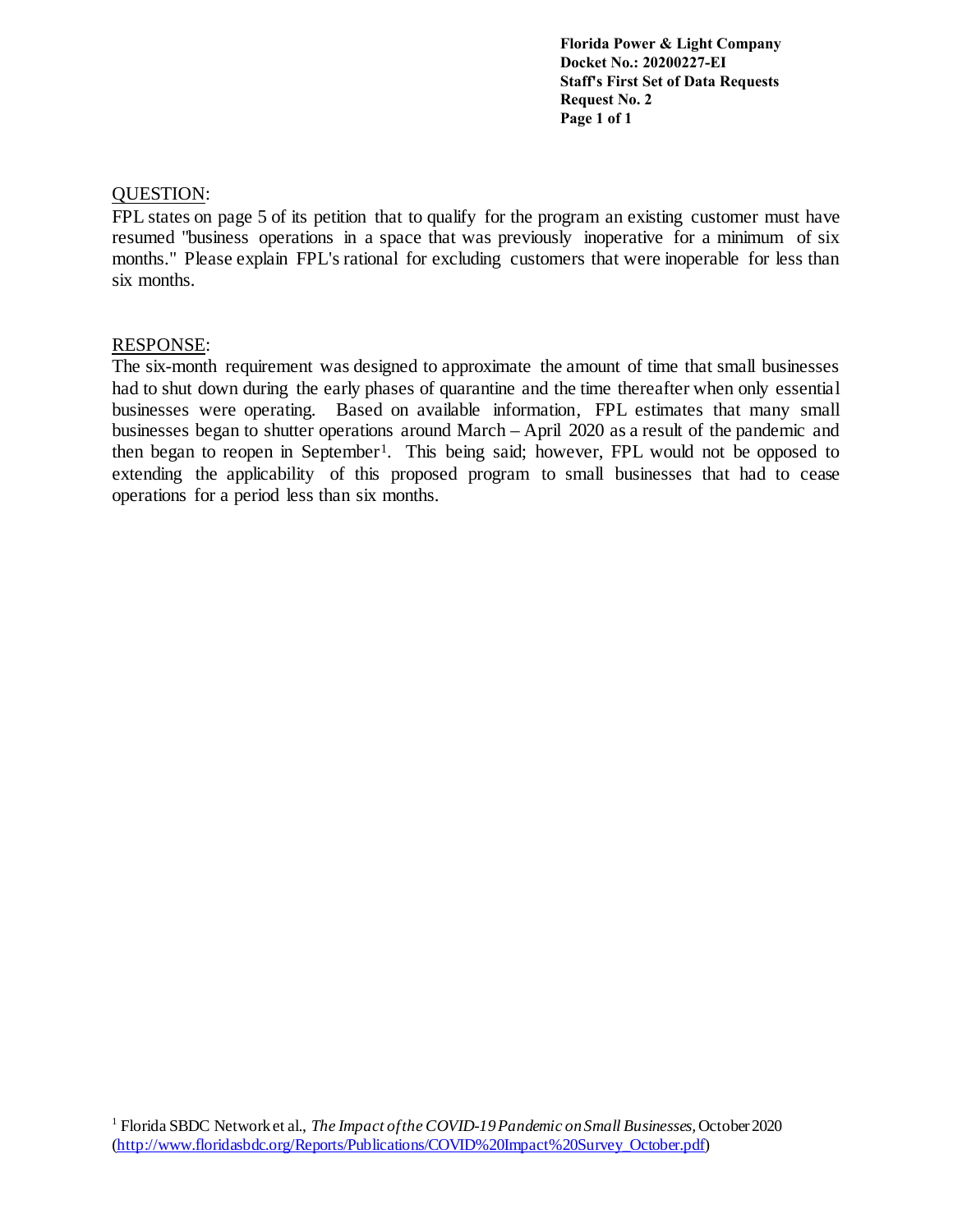**Florida Power & Light Company Docket No.: 20200227-EI Staff's First Set of Data Requests Request No. 3 Page 1 of 1** 

## QUESTION:

Please provide FPL's rational for including new business accounts under this proposed tariff.

## RESPONSE:

FPL recognizes that the COVID-19 pandemic has increased the challenges of opening a new small business that may not qualify for other economic development opportunities. As a result, FPL is extending its proposed program to new small business accounts as well in order to support their development and expansion.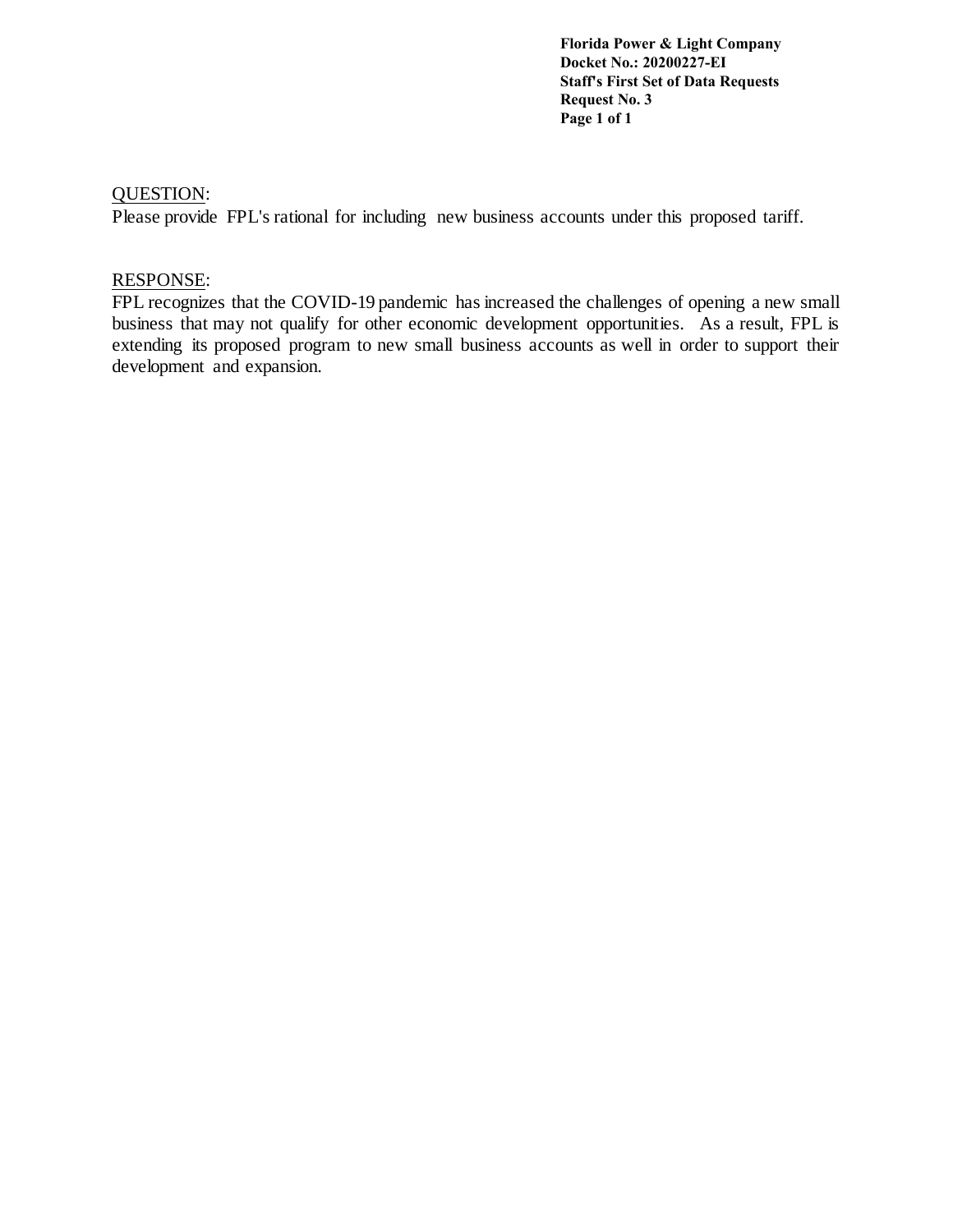**Florida Power & Light Company Docket No.: 20200227-EI Staff's First Set of Data Requests Request No. 4 Page 1 of 1** 

# QUESTION:

How does FPL intend to account for and recovery the lost revenues associated with the proposed ten percent energy credit (a) between rate cases (b) in FPL's next rate case?

## RESPONSE:

Under the proposed program, FPL does not intend to track or account for the lost revenues associated with the credit for purposes of recovery between rate cases or in FPL's next rate case.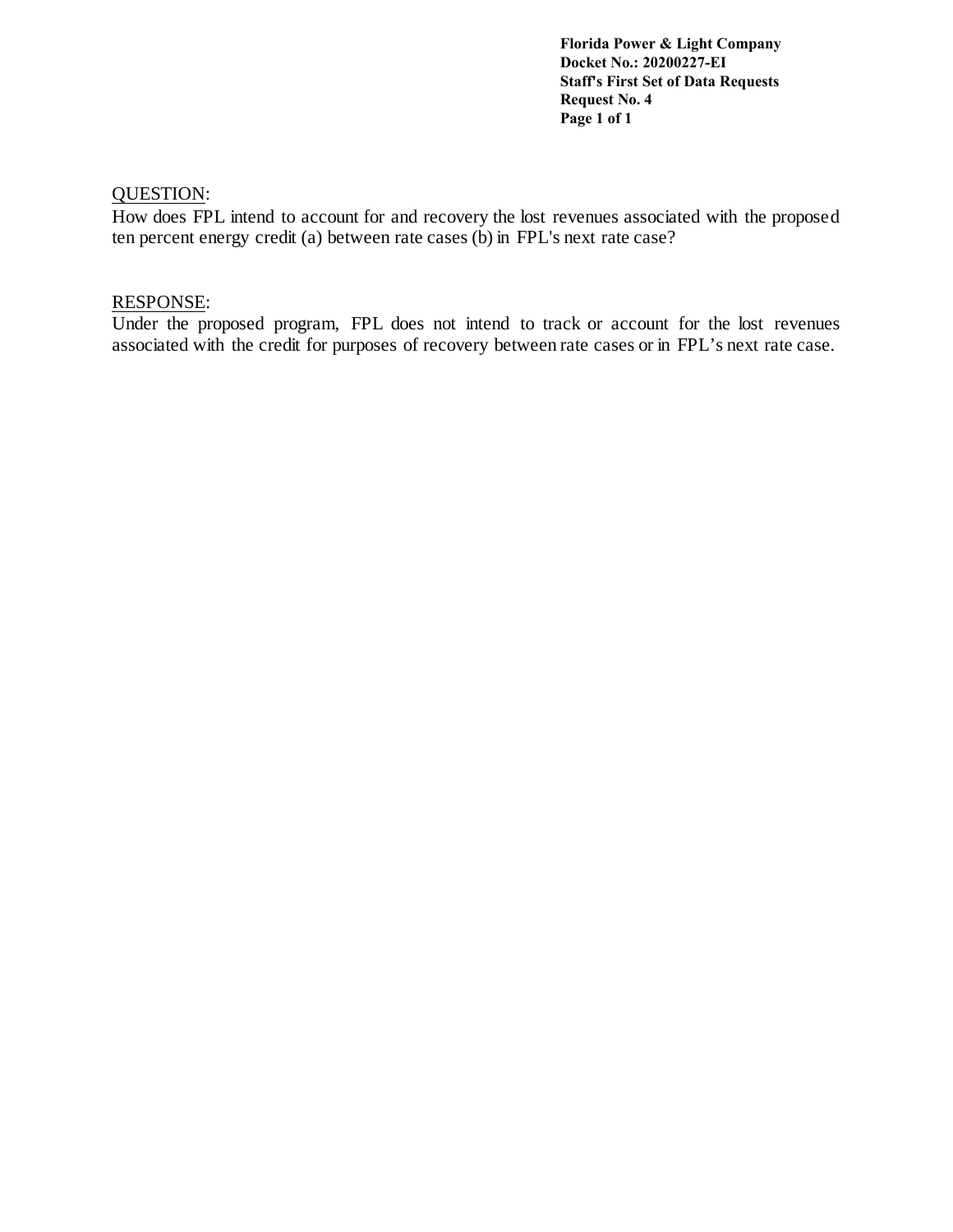**Florida Power & Light Company Docket No.: 20200227-EI Staff's First Set of Data Requests Request No. 5 Page 1 of 1** 

# QUESTION:

If approved, please provide the estimated cost of lost revenues resulting from this tariff.

## RESPONSE:

While FPL estimates that the program will result in approximately \$16 million in discounts, please see FPL's response to Staff's First Data Request No. 4.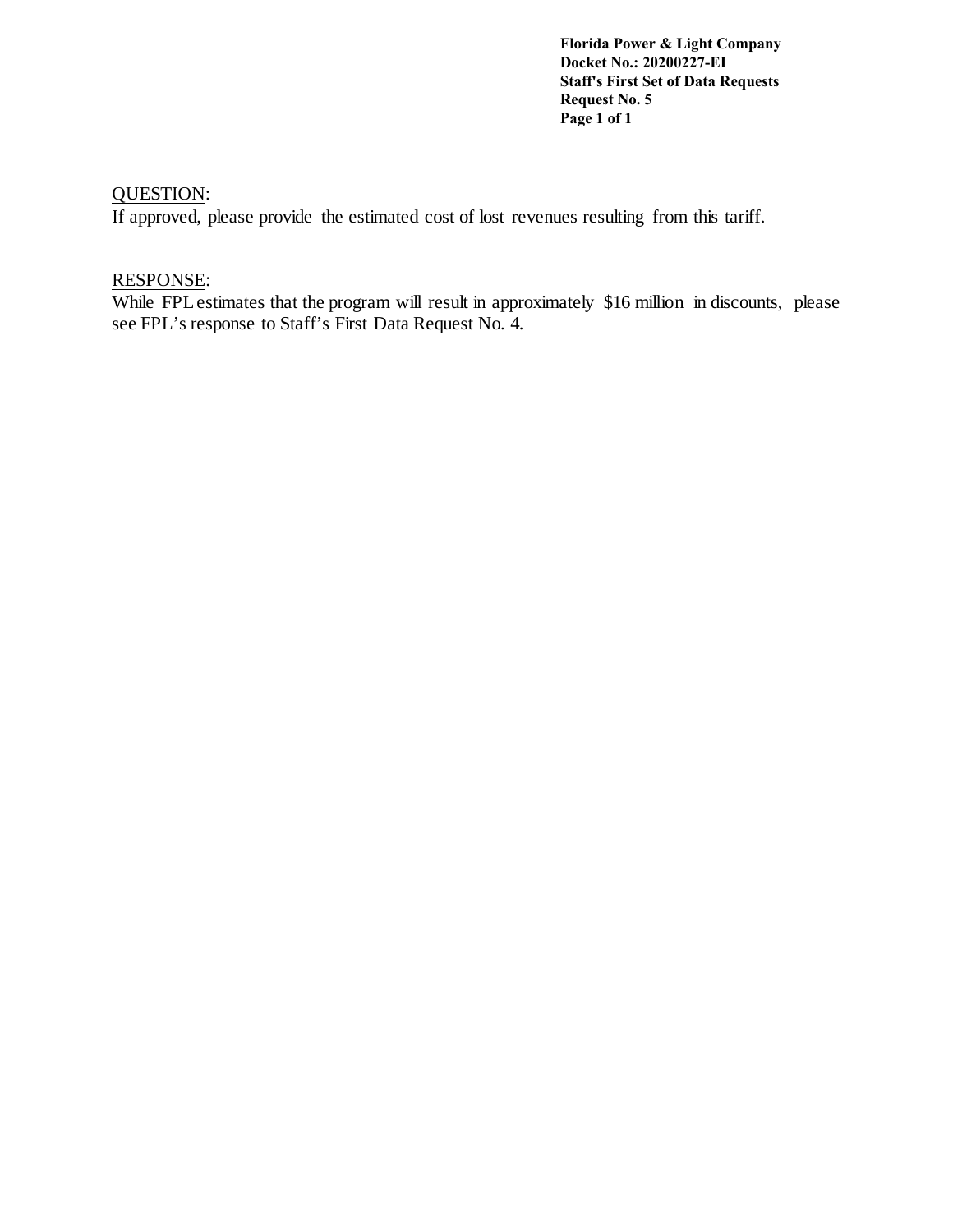**Florida Power & Light Company Docket No.: 20200227-EI Staff's First Set of Data Requests Request No. 6 Page 1 of 1** 

## QUESTION:

The Terms of Service section of proposed tariff sheet No. 8.805 states that the Credit will be based on the customer's prior month's consumption. Please explain specifically how FPL will calculate the credit and how a participating customer will receive the credit on the subsequent bill (i.e. line item credit or kilowatt reduction.)

## RESPONSE:

The credit will be calculated using the customer's prior month Base Energy Charge times the percentage discount. The derived credit amount will be applied to a customer's bill at the time of billing with no impact sto the customer's current month bill calculation. For example: if a GS customer's prior month Base Energy Charge was \$60.13 (1,000 kWh x \$0.06013), then a \$6.01 (\$60.13 x 10% discount) credit would be applied to the current month total amount due. The discount will be reflected as a credit under Additional Activity on the customer's bill with a program-specific bill message added indicating the reason for the credit.